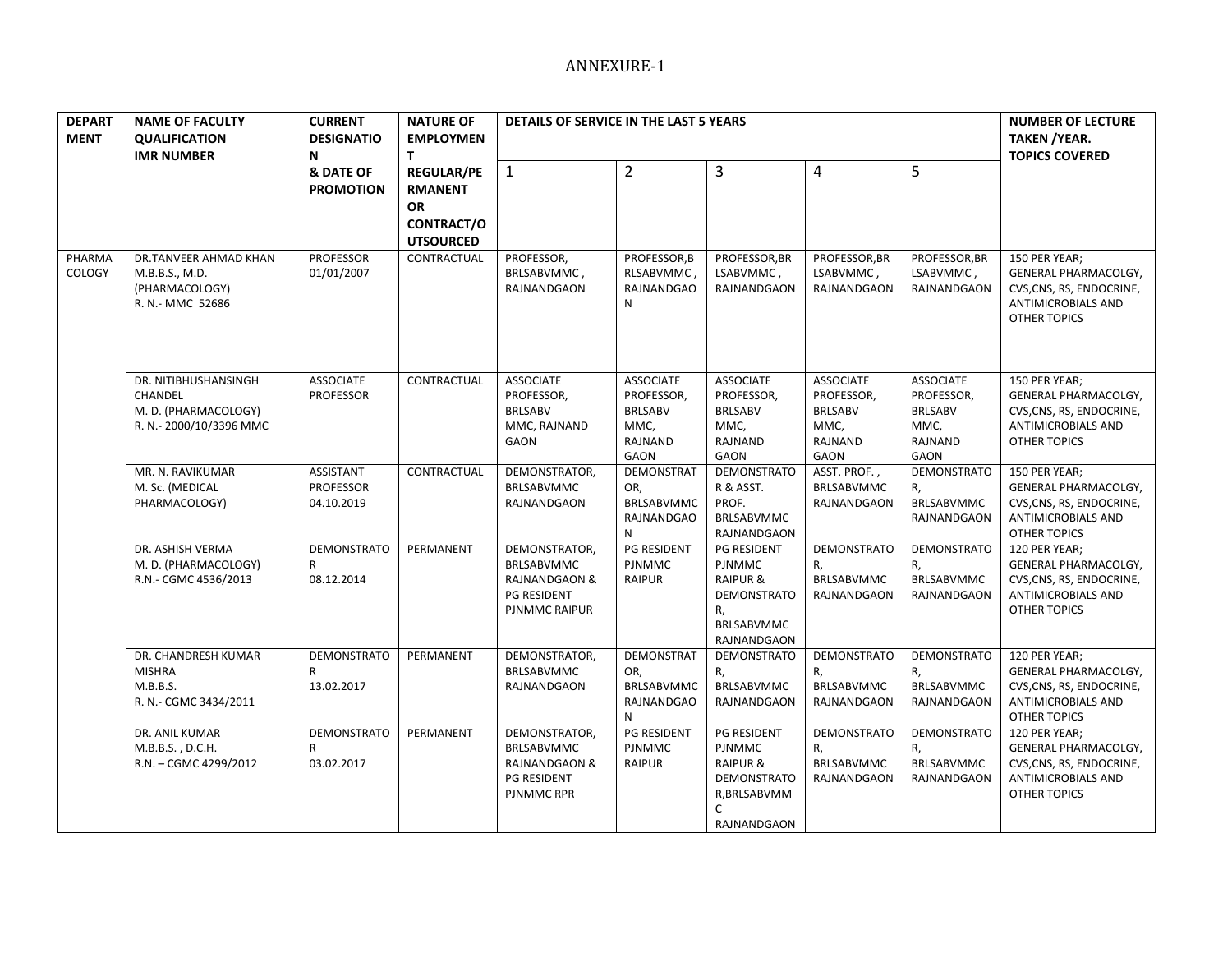| S. No.       | <b>Faculty Name</b>       | <b>Publication in Vancouver referencing style</b>                                                                                                                                                                                                                                                                                                                                                                                                                | <b>Pubmed indexed</b><br>Yes/No | <b>Scopus</b> |
|--------------|---------------------------|------------------------------------------------------------------------------------------------------------------------------------------------------------------------------------------------------------------------------------------------------------------------------------------------------------------------------------------------------------------------------------------------------------------------------------------------------------------|---------------------------------|---------------|
| $\mathbf{1}$ | Dr. Tanyeer Ahmad<br>Khan | 1. Tanveer Ahmad Khan <sup>1</sup> , Wali Mohommad Momin <sup>2</sup> , A. G. Phadke <sup>3</sup><br>Role of Dopamine in Antiepileptic Action of Phenytoin<br>J Cont Med A Dent September-December 2014 Volume 2 Issue 3                                                                                                                                                                                                                                         |                                 |               |
|              |                           | 2. Tanveer A Khan <sup>1</sup> , Mohammed Tajuddin <sup>2</sup> , Shiva Krishna Rao Tavrekar <sup>3</sup> , Srinivas Kondal <sup>4</sup> , Sravan<br>Kumar <sup>5</sup><br>Evaluation of Self-Medication Practice among Tribal District Students of South India<br>J Cont Med A Dent September-December 2014 Volume 2 Issue 3                                                                                                                                    |                                 |               |
|              |                           | 3. Tanveer A Khan <sup>1</sup> , Mohammed Saleem <sup>2</sup> , Sravan Kumar <sup>3</sup> , Shiva Krishna Rao Tavrekar <sup>4</sup> , Srinivas<br>Kondal <sup>5</sup> , Mohammed Tajuddin <sup>6</sup><br>Substance Use among Students of Tribal Populated District of India- A Cross Sectional Questionnaire<br><b>Based Study</b><br>J Cont Med A Dent January-April 2015 Volume 3 Issue 1                                                                     |                                 |               |
|              |                           | 4. Tanveer A Khan <sup>1</sup> , Mohammed Saleem <sup>2</sup> , Shiva Krishna Rao Tavrekar <sup>3</sup> , Srinivas Kondal <sup>4</sup> , Mohammed<br>Tajuddin <sup>5</sup> , Sravan Kumar <sup>6</sup><br>Prevalence of Malaria among Hospitalized Fever Cases of a Tribal District Tertiary Care Centre of<br>South India<br>J Cont Med A Dent January-April 2015 Volume 3 Issue 1                                                                              |                                 |               |
|              |                           | 5. Ameeta B Patil <sup>1</sup> , Anita B Kale <sup>2</sup> , Sameer S Singhal <sup>3</sup> , Tanveer A Khan <sup>4</sup><br>Study of Malondialdehyde as an Indicator of Oxidative Stress and its Modulation by N-<br>Acetylcysteine in Chronic Obstructive Pulmonary Disease<br>Journal of Clinical and Diagnostic Research, 2011 February, Volume 5 (1): 48-51                                                                                                  |                                 |               |
|              |                           | 6. Mohammed Shakeel Mohammed Bashir <sup>1</sup> , Kishor A Bansod <sup>2</sup> , Tanveer Khan <sup>3</sup><br>Ulipristal Acetate - A Selective Progesterone Receptor Modulator<br>J Cont Med A Dent May-August 2018 Volume 6 Issue 2                                                                                                                                                                                                                            |                                 |               |
|              |                           | 7. Ahmed Tabish*, Khan Tanveer A., Chandel N.B., Rao Anand, Mishra Chandresh<br>Rationality versus irrationality in fixed dose combinations: at a tertiary<br>teaching hospital of rural Chhattisgarh, India<br>International Journal of Basic & Clinical Pharmacology, June 2018 Volume 7 Issue 6 1114-1118                                                                                                                                                     |                                 |               |
|              |                           | 8. Ahmed Tabish <sup>1</sup> , Kaikade Swapnil <sup>2*</sup> , Khan Tanveer $A^1$ ., Chandel N.B <sup>1</sup> ., Rao Anand <sup>1</sup> , Mishra<br>Chandresh <sup>1</sup> Assessment of knowledge of pharmacotherapeutics amongst medical<br>Undergraduates of a tertiary care teaching hospital of Chhattisgarh, India: a<br>questionnaire based study<br>International Journal of Basic & Clinical Pharmacology, December 2018 Volume 7 Issue 12 Page<br>2405 |                                 |               |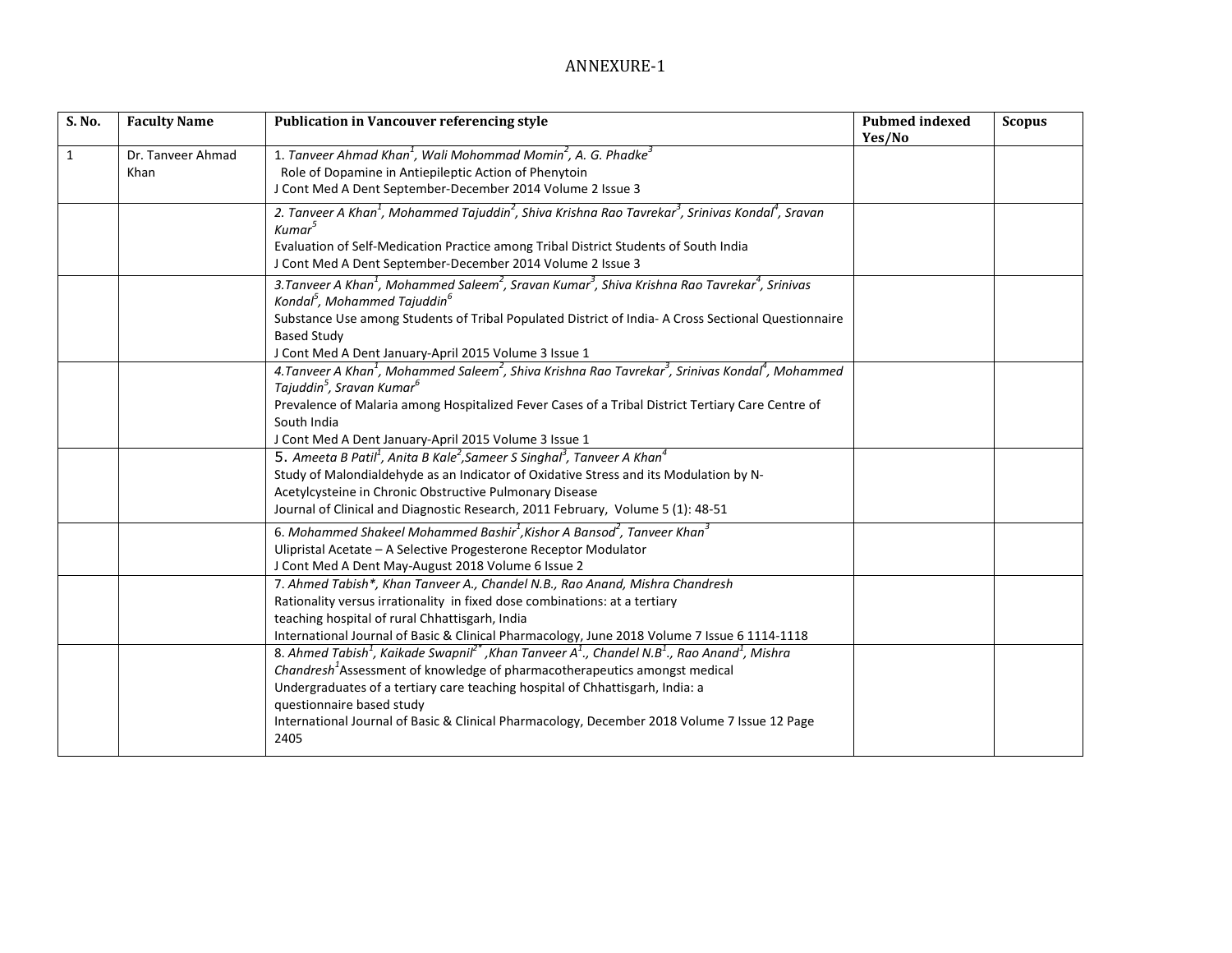|                |                                 | 9. Anand Rao, Tabish Ahmed*, Tanveer A. Khan, N.B.Chandel, Chandresh Mishra<br>A study of adverse drug reaction profile of tuberculosis patients attending<br>DOTS center at Dr. Bhim Rao Ambedkar memorial hospital, Raipur,<br>Chhattisgarh, India<br>International Journal of Basic & Clinical Pharmacology, April 2019 Volume 8 Issue 4 Page 662 |    |                     |
|----------------|---------------------------------|------------------------------------------------------------------------------------------------------------------------------------------------------------------------------------------------------------------------------------------------------------------------------------------------------------------------------------------------------|----|---------------------|
|                |                                 | 10. Dr Wali Mohommad Momin, Dr Tanveer Ahmad Khan*, Dr Vali Basha<br>A Comparative Study of Efficacy and Safety of Ondansetron versus Palonosetron for the Treatment<br>of Post-Operative Nausea and Vomiting<br>Sch J App Med Sci, 2019 7(4): 1393-1397                                                                                             |    |                     |
|                |                                 | 11. Kishor A Bansod <sup>1</sup> , Mohammed Shakeel Mohammed Bashir <sup>2</sup> , Tanveer Khan <sup>3</sup><br>Delamanid-A relatively new anti-tuberculosis drug<br>J Cont Med A Dent September-December 2018 Volume 6 Issue 3                                                                                                                      |    |                     |
|                |                                 | 12. Tanveer Ahmad Khan <sup>1</sup> , Wali Mohommad Momin <sup>2</sup> , Tabish S. M. Ahmed <sup>3</sup> , JuvaeriyaKhan <sup>4</sup><br>Corona virus- A Cause of Current Pandemic<br>J Cont Med A Dent September-December 2020 Volume8 Issue 3                                                                                                      |    | Scopus              |
| $\overline{2}$ | Dr. NitibhushanSingh<br>Chandel | 1. Nitibhushansingh R Chandel, Anant G Phadke Chhaya A Goyal.<br>Study of interaction of Nifedipine with Haloperidol on conditioned avoidance response and<br>catalepsy in rats.<br>Int J Basic clin Pharmacol 2012 Dec. ; 1(3): 178-183                                                                                                             |    | Index<br>copernicus |
|                |                                 | 2. Nitibhushansingh R Chandel, Anant G Phadke Chhaya A Goyal.<br>Study of interaction of Verapamil with Haloperidol on conditioned avoidance response and<br>catalepsy in rats.<br>J Pharm Biomed Sci 2012, November; 24(24): 107-112                                                                                                                |    | Index<br>copernicus |
|                |                                 | 3. Bharani Kalpana R, Chandel Nitibhushansingh R, Goyal Chhaya A.<br>Dermatological manifestations of adverse drug reactions: An observational study from tertiary care<br>center of central India<br>J Pharm Biomed Sci 2014; 04(03); 208-214                                                                                                       |    | Index<br>copernicus |
|                |                                 | 4. Gautam Vijayendra B, Chandel Nitibhushansingh R, Goyal Chhaya.<br>Comparative study of analgesic activity of potassium channel opener with Gabapentin in animal<br>models of neuropathic pain.<br>J Pharm Biomed 2014; 04(03): 226-234                                                                                                            |    | Index<br>copernicus |
|                |                                 | 5. Bharani KR, Chandel NR, Goyal CA.<br>Dermatological adverse drug reactions in tertiary care hospital: an analysis of casuality and severity.<br>Int J Basic Clin Pharmacol 2018; 7:1620-5                                                                                                                                                         |    | Index<br>copernicus |
| 3              | Dr. Ashish Verma                | 1. Verma A, Maheshwari B, Rath D.<br>Hematological profile of sickle cell disease in Chhattisgarh<br>Int J Basic Clin Pharmacol 2020;09:552-5                                                                                                                                                                                                        | No | No                  |
| 4              | Dr. Chandresh Kumar<br>Mishra   | 1.Ahmed Tabish <sup>1</sup> , Kaikade Swapnil <sup>2*</sup> , Khan Tanveer A <sup>1</sup> ., Chandel N.B <sup>1</sup> ., Rao Anand <sup>1</sup> , Mishra<br>Chandresh <sup>1</sup><br>Assessment of knowledge of pharmacotherapeutics amongst medical undergraduates of a tertiary                                                                   |    |                     |